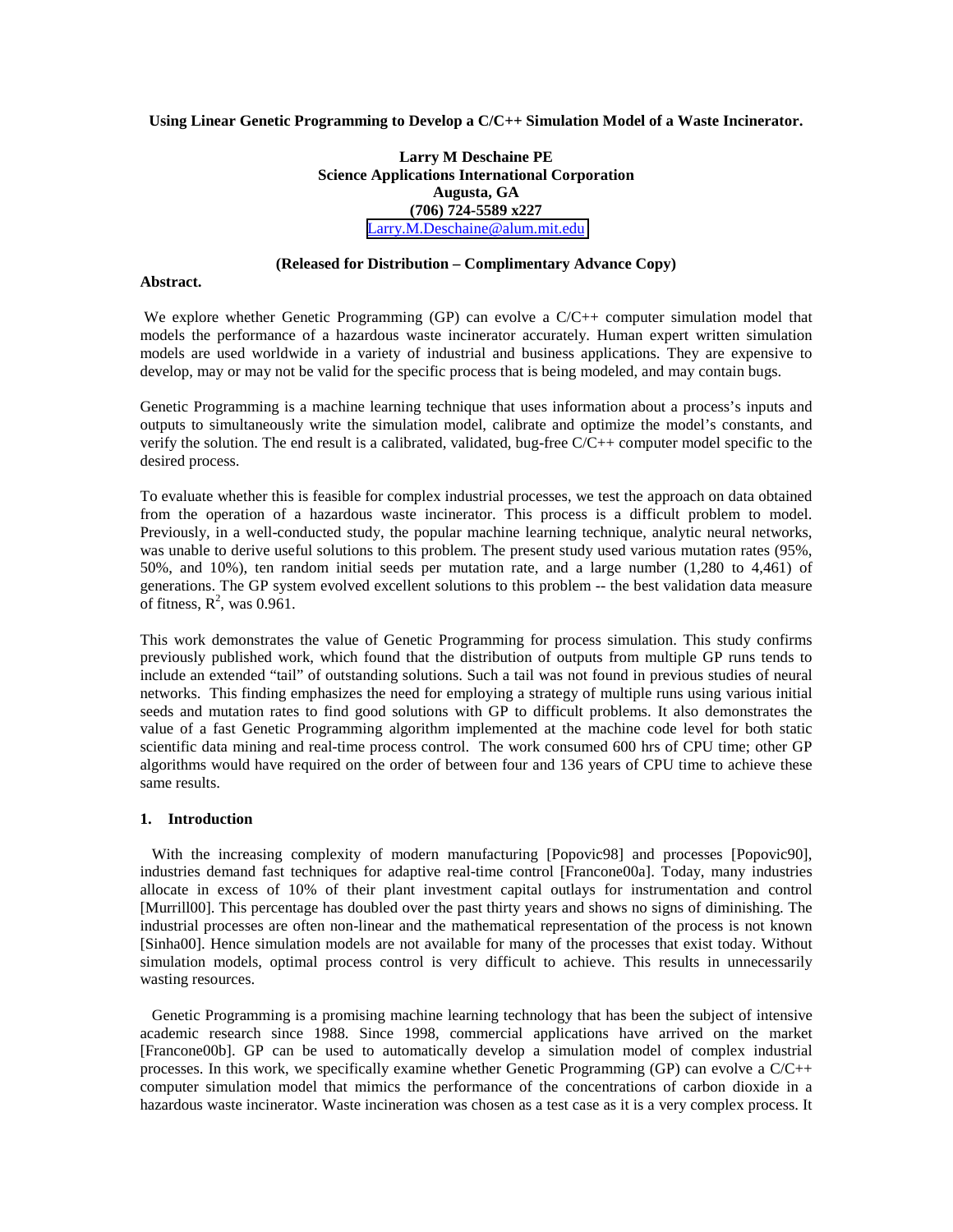involves variable input material properties (solids, liquids and gaseous), high temperature, large temperature swings, variable-input energy sources, compressible gas flow, density effects and the like. The simulated variable, the concentration of carbon dioxide in the secondary combustion chamber, varies widely from zero to 5000 ppm. This process has been demonstrated resistant to solution by machine learning via the analytical neural network technique (ANN), as evidenced by a well-conducted study [Fausett, 00].

 Despite the complexity of incineration processes, developing a computer simulation code that maps the process variables to the carbon dioxide emission concentration should at least be feasible using Genetic Programming. The strength of Genetic Programming is its ability to abstract an underlying principle from a finite set of fitness cases [Banzhaf98, Koza99]. This principle can be considered the essence of the regularities that determine the appearance of concrete fitness cases. Genetic Programming evolves both the structure and the constants of the solution simultaneously, the goal being to extract these regularities in the form of an algorithm or computer program, in this example a simulation model.

#### **2. The Genetic Programming Algorithm**

#### **2.1 The Goal**

The task given to the Genetic Programming algorithm is to develop a  $C/C++$  computer simulation program that accurately maps the important waste incineration process variables with the concentration of carbon dioxide in the waste incineration process. The goal of GP is to evolve that one super solution that solves the problem excellently, as opposed evolving many average or good solutions. Identifying the important inputs will reduce the cost of the real-time process monitoring and control system. A computer program that predicts the concentration of air contaminants can reduce the cost of monitoring and provide a tool to simulate emissions prior to incinerator loading, thereby improving compliance with the Clean Air Act. Optimal strategy for incinerating waste, as defined by maximizing incineration rate (i. e. profit) subject to no permit violations can then be developed.

#### **2.2 The Genetic Programming Algorithm**

 For this work, we used a GP algorithm that specifically evolves a computer program at the machine code level [Nordin, 97] on a Von Neumann machine, a machine where the data and program resides in the same storage location. It is called Automated Induction of Machine Code by Genetic Programming (AIMGP) system. This system was formally known as the Compiling Genetic Programming System or CGPS. The algorithm, since it manipulates the machine code directly, avoids compilation overhead and has been estimated to be over 60 times faster when compared to an interpreting C-language implementation and up to 1500 to 2000 times faster when compared to a LISP implementation. While we could have used any of the number of available GP algorithms that have been developed [Banzhaf98], the speed of AIMGP means that programs that would take months or years to evolve on a single processor can be evolved less than a day. For example, this research consumed 600 hrs of CPU time. A GP approach that relied on C-language interpreting of solutions for evaluation would have consumed about four years of CPU time, LISP on the order of 100 to 136 years. Since the ANN had difficulty with this challenge – and this was the reason we chose this problem to solve– we expected that we would need a lot of computing power. The algorithm was recently re-written for the CISC processor and extended from its original form [Nordin99, Francone, 00b].

#### **2.3 Machine Learning Facilitating Human Learning**

Genetic Programming is a machine learning technique that writes computer programs. During a GP run, intron explosion occurs. An intron is an instruction that occurs in a program that has little to no consequence on the output. Introns are believed to occur to protect a good program from the destructive effects of crossover [Banzhaf98]. To the human observer, these introns make the code confusing, if not intelligible. Specific algorithms have been developed that transform the raw machine learned program to a human understandable program. These algorithms, which clean, simplify, and optimize the code, facilitate the process of transferring the knowledge derived during machine learning to the human expert, facilitating acceptance of the solution as well as increasing the knowledge of the process.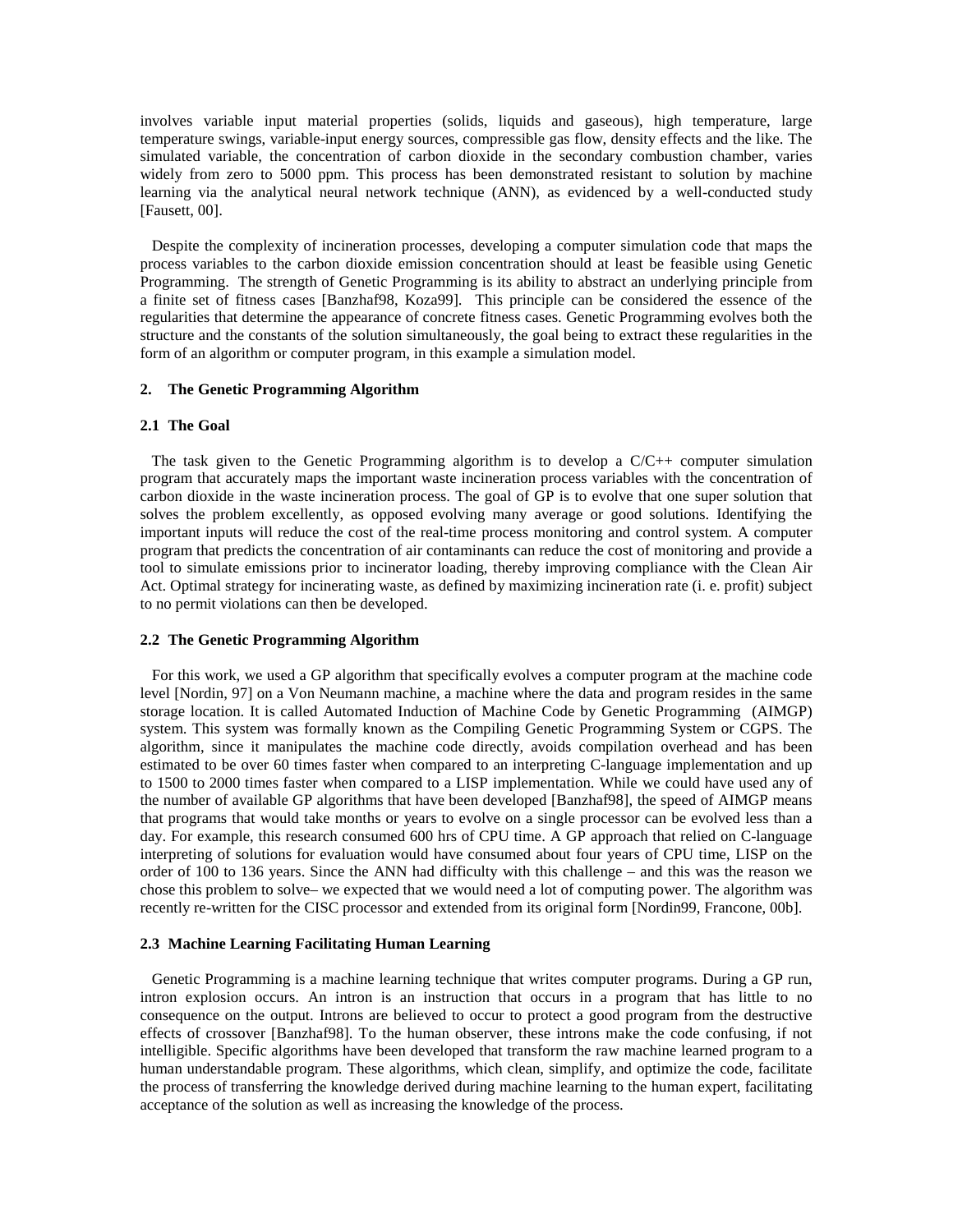## **2.3.1 Parsimony Pressure**

Parsimony pressure is a term used to refer to techniques that tend to make the evolved program shorter. Parsimony pressure causes "natural selection in evolutionary learning systems to favor the selection of shorter and more compact programs. It is a penalty function on program length. The function calculates the percentage difference between two programs evolved using the tournament selection algorithm. If the shorter program meets acceptance criteria when compared to competing individuals, than the shorter program is selected as the winner. Shorter programs are often easier to interpret. Parsimony was not deemed necessary in these simulations, as discussed in the result section.

# **2.3.2 Intron Removal**

Introns are removed by substituting the no operation instruction into the program and comparing the two output values. If the output value does not change, than the instruction is deemed to be an intron and is removed.

# **2.3.3 Custom Fitness Functions**

A custom fitness function can be incorporated that allows the researcher to specify precisely how the results of the GP evolutions are scored, in addition to the standard linear and least squares error approach.

# **2.3.4 Interactive Evaluation of Evolved Program**

Interactive evaluation of the evolved program allows the researcher simplify, modify and optimize the program as well as explore the results of the modification (s) on the program's fitness. This algorithm also allows the researcher to perform what-if scenarios on the code, including importing solutions from known sources or other GP runs.

### **3. The Test Case**

 We found that GP generated excellent solutions to the incinerator problem. Heretofore, this incineration prediction challenge had no known solution; hence a benchmark with which to compare either the results or the resulting program does not exist. We rely on the results of the program fit to the validation data set for verification for success determination.

 To test the GP technique, the performance of a waste incineration plant was modeled using real-time typical operational data collected hourly over a one-week period at the Consolidated Incinerator Facility (CIF) at the Department of Energy Savannah River Site (DOE-SRS). The CIF processes a variety of solid and aqueous waste, using a combination of a rotary kiln, a secondary combustion chamber, and an off gas scrubber system. The process was chosen, as it is a very complex system to simulate as it consists of variable fuel and waste inputs high temperatures of combustion and high velocity off gas emissions. Variables that describe the CIF process were collected as follows:

# • **Process Parameters**

Rotary Kiln Incinerator (lb./hr): Fuel Oil (flow), Liquid Waste (flow), Solids (airflow), Solids (flow), Solids (average flow), Fuel Oil (airflow), Liquid Waste (airflow), and Aqueous Waste (flow). Temperature(C). Time (hrs.)

Secondary Combustion Chamber (lb./hr): Fuel Oil (flow), Fuel Oil (airflow), and Steam (flow), as well as Temperature  $(C)$  and  $O<sub>2</sub>$  (percentage).

Offgas: 4 measurements of CO<sub>2</sub> (ppm), 2 measurements of O<sub>2</sub> (percentage), and one measurement of duct flow (scfm).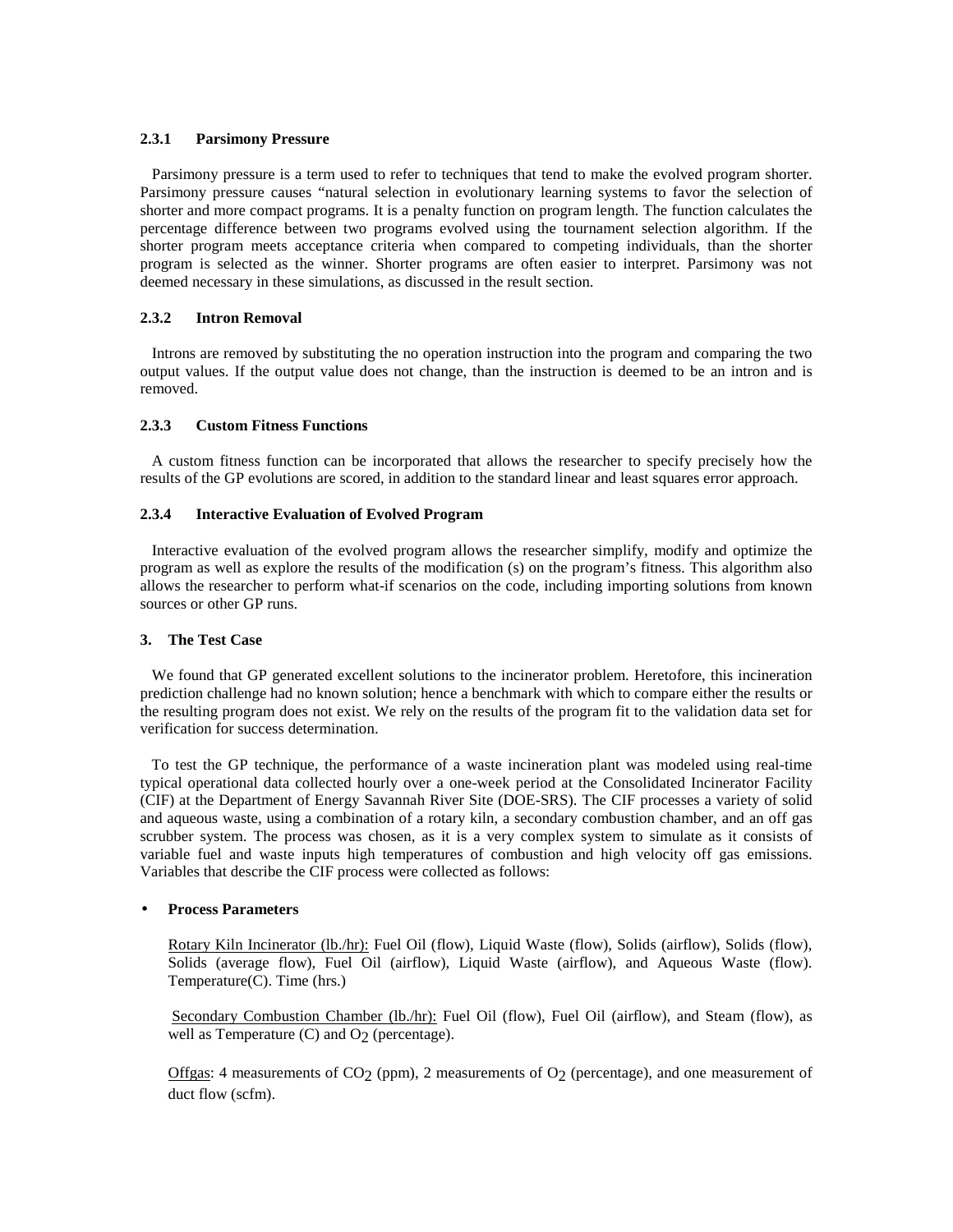### • **Output Parameter**

Secondary Combustion Chamber: CO<sub>2</sub> (concentration as ppm)

 If the GP is to be successful, it must develop the relationship that maps the variables of the incineration process to the carbon dioxide concentration in the secondary combustion chamber. This parameter was chosen as the ANN had great difficulty developing any useful model for this mapping [Fausett00]. We used a zero and one hour offset for the data when constructing the training and validation instance sets. This resulted in a total of 44 input variables. We ran the thirty GP simulations for a period of 20 hrs each using ten different random seeds for each of three mutation rates. We then compare the results of the GP simulations for solution convergence.

# **3.1 The GP System Parameters**

 A description of the parameters and values that were used in this run, as well as the rationale for their selection, are presented below.

# **3.1.1 Genetic Programming**

**Population Size.** A population in GP is the number of programs that the system will evolve. Generally speaking, the larger the population the more difficult a problem that will be solved and the longer the run will take. The size of the population is limited by the random access memory (RAM) of the computer. A population size of 25,000 was used, and the AIMGP algorithm consumed a total of 95,692 Kbytes of RAM.

 **Maximum Number of Tournaments.** A GP tournament is the process in which evolved programs are produced. The tournament algorithm is constructed as follows:

- 1. Initialize a Population of Programs. Create a population of randomly generated programs.
- 2. Tournament Contest. Randomly select four programs from the population. Evaluate them for how well they map the input data to the output data. This step is known as the program "fitness" evaluation. Two programs are selected as winners, and the other two are tagged as losers.
- 3. Transform the "Winner" Programs. The two "winner" programs are then copied and transformed probabilistically by:
	- Exchanging parts of the "winner" programs with each other to create two new programs (crossover); and/or
	- Randomly changing each of the tournament winners to create two new programs (mutation).
- 4. Replace the "Loser" Programs. Replace the "loser" programs in the population with the transformed "winner" programs. The winners of the tournament remain in the population unchanged.
- 5. Iterate Until Convergence. Repeat steps two through four until a program is developed that predicts the behavior sufficiently.

Time and its C variable declaration only limit the number of tournaments. We used an arbitrarily large maximum number of tournaments to be 2147483647, as the stopping criterion was 20 hrs.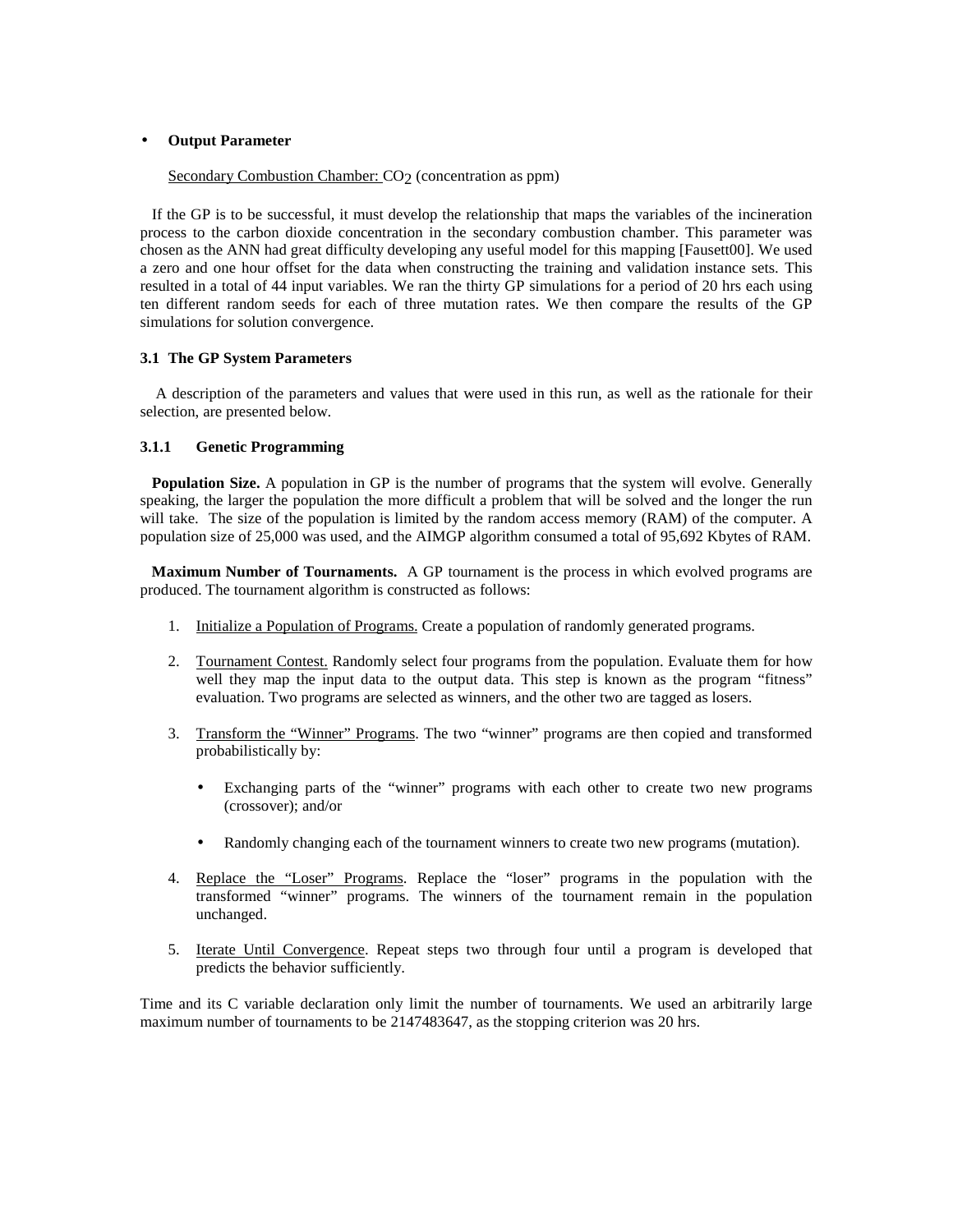### **Search Parameters.**

- **Mutation Rate.** Mutation is one of the principal search operators used to transform programs in the GP algorithm. Mutation has the effect of causing random changes to occur in tournament winners. The mutation is applied probabilistically to all programs that have won tournaments, regardless of whether a winner has been selected for crossover. While many GP systems use either minor or no mutation operators, increasing the mutation rate has been shown to significantly improve the generalization capabilities of GP [Banzhaf96]. The mutation rate can range from 0% - no mutation to 100%, we selected 95%, 50%, and 10% in concert with, but slightly higher than, the referenced research which used 80% as the upper limit.
- **Crossover Rate.** The crossover rate is another key search parameter in GP. The crossover operates by exchanging sequences of instructions between two tournament winners. This results in two programs being inserted into the population in place of the two losers in that tournament. The crossover rate can vary from 0% to 100%. We used a constant crossover rate of 50% for all thirty simulations.
- **Reproduction Rate.** Reproduction rate is another search operator in GP. Reproduction copies a program and places the copy in the population in addition to the original program. It is a function of the crossover and mutation rates as follows: 100-mutation- (crossover\*(1-mutation)).

### **Demes.**

- **Number of Demes.** The number of demes pertains to the how the population of programs is divided. A deme is a subset of the program population to essentially isolate groups of populations from each other. This paradigm mimics biologists belief that genetic diversity is enhanced when populations are separated from each other geographically. We chose a value of 10 demes for this run with 2500 programs per deme.
- **Crossover Percentage Between Demes.** As discussed above, cross over occurs between programs in the same population. By dividing the population into demes, crossover now occurs both within each deme as well as between demes. The percentage of crossover between demes sets the percent of tournaments that will result in crossover between programs in adjacent demes. The algorithm works as follows:
	- 1. Select a deme at random
	- 2. Select one of the two adjacent demes at random
	- 3. Select two programs from each of the selected demes, the better of which is chosen for crossover.
	- 4. Crossover the selected program from each deme. The offspring of the crossover replace the two tournament losers.
	- We used a deme crossover percentage value of 10%; it can range from 0% to 100%.
- **Inter-Deme Migration Rate.** This controls the rate at which the percent of tournaments that result in migration of programs between adjacent demes. The algorithm works as follows:
	- 1. Randomly select a deme
	- 2. Randomly select one of the two adjacent demes
	- 3. Randomly select one program from each deme.
	- 4. Evaluate the fitness of each program, and replace the worse program with the better one from the other deme.
- **Dynamic Subset Selection.** Dynamic subset selection uses a subset of the training set to help evolve solutions that are more generalized. It works by periodically changing which subset of the training set is used for training purposes, and hence helps avoid over training or memorization.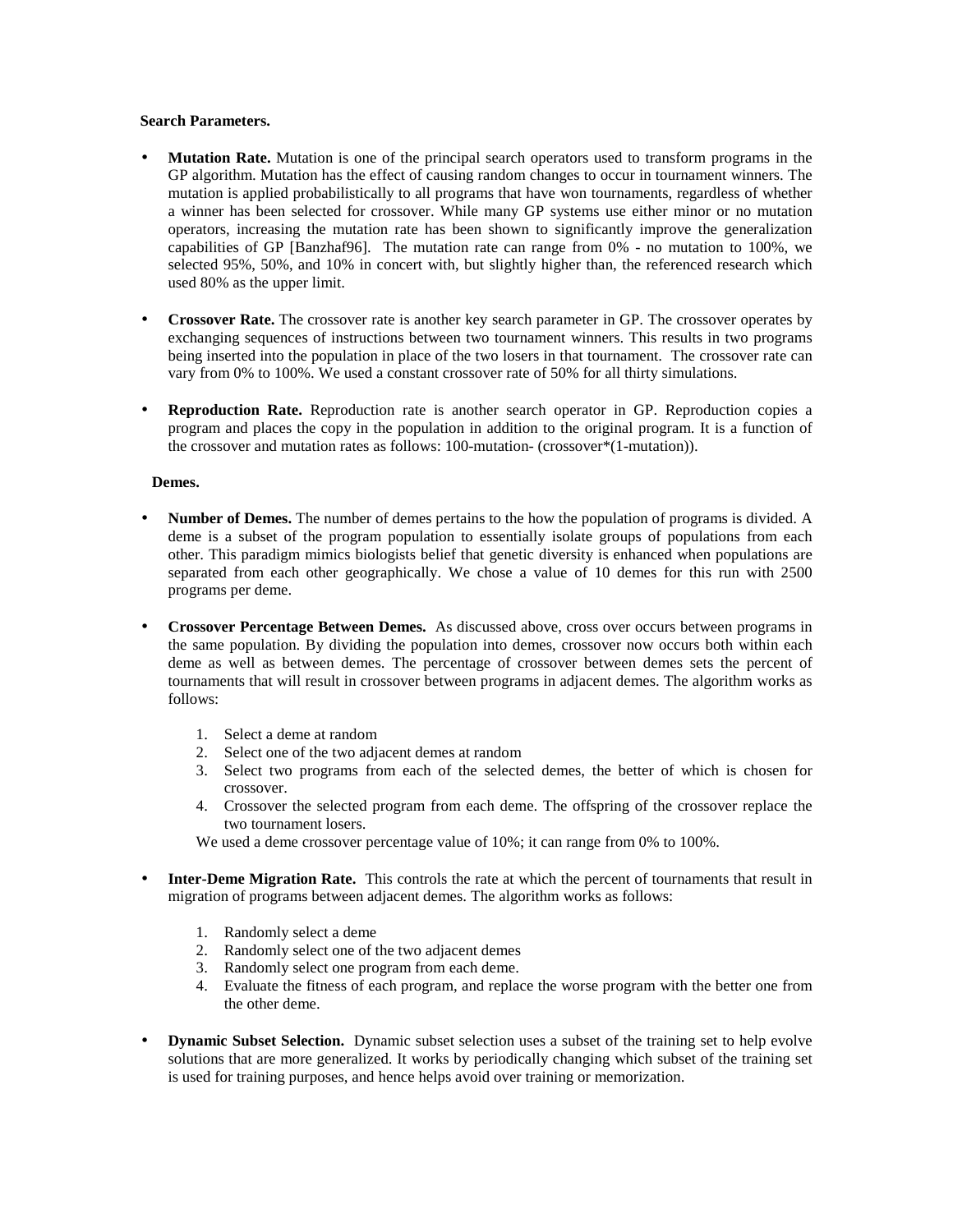- **Target Subset Size.** This controls the size of subset of the training set that will be used. The total data set consisted of 166 instances, 151 training instances and 15 validation instances chosen as every  $10<sup>th</sup>$  point. We used a value of 120 training instances out of the total training set of 151 for the target subset size.
- **Selection by Age.** The algorithm keeps track of the usage of each individual training instance. The training set is chosen in proportion of the time since the training instance was last used. The least recent training instances are preferentially chosen during the next training set assembly. We chose a weight selection of 50% for this parameter.
- **Selection by Difficulty.** The algorithm also keeps track of how difficult the population is at finding a particular training instance. By setting this parameter, more general solutions are found to the tougher portions of the training set. We chose a selection weight of 50% for this parameter.
- **Stochastic Selection.** This parameter is used to select training instances randomly. We set a selection weight for this criterion to 0%, which means we did not use stochastic selection in our runs.
- **Training Subset Change Frequency Equivalents.** This parameter determines how frequently the training subset is changed, in generation equivalents. Since the GP uses the tournament selection criteria, a generation equivalent is one half of the population size, in our case 12,500 tournaments. We used a value of changing the training subset each (1) generation equivalent for our runs.

# **4. Results**

 The GP algorithm produced a very good solution to the incineration simulation challenge. Table 1.0 provides a summary of the results. The table shows the summary of the information from the best-validated program from each simulation.

| Fitness Case $(R^2)$           | <b>Mutation Rate = <math>95\%</math></b> | <b>Mutation Rate = <math>50\%</math></b> | <b>Mutation Rate = <math>10\%</math></b> |
|--------------------------------|------------------------------------------|------------------------------------------|------------------------------------------|
|                                |                                          |                                          |                                          |
| <b>Validation Data Set</b>     |                                          |                                          |                                          |
| <b>Best Validated Fitness</b>  | 0.961                                    | 0.785                                    | 0.852                                    |
| Avg. Validated Fitness         | 0.720                                    | 0.477                                    | 0.552                                    |
| <b>Worst Validated Fitness</b> | 0.477                                    | 0.088                                    | 0.168                                    |
|                                |                                          |                                          |                                          |
| <b>Complete Data Set</b>       |                                          |                                          |                                          |
| (Validation and Training)      |                                          |                                          |                                          |
| <b>Best Fitness</b>            | 0.979                                    | 0.903                                    | 0.912                                    |
| Avg. Fitness                   | 0.709                                    | 0.569                                    | 0.531                                    |
| <b>Worst Fitness</b>           | 0.483                                    | $-0.252$                                 | $-0.117$                                 |

Table 1.0 Comparison of  $\mathbb{R}^2$  for Various Mutation Rates and Random Seeds.

 The stopping criterion for all simulations was 20 hrs. The average number of generations that were evolved was 3037; this ranged from a low of 1,280 generations to a maximum of 4,461 generations.

 The fitness of the solution was calculated by comparing the measured and predicted values using the linear trend-line option that is in Microsoft Excel, with the y-intercept set to zero. The best-validated data results -  $R^2$  of 0.961 - were obtained using a high mutation rate of 95%. In fact the top two solutions were obtained at the 95% mutation rate. The mutation rate of 50% and 10% failed to produce an  $\mathbb{R}^2$  validated fitness above 0.900. This is thought to have occurred due to the high mutation causes a more aggressive search of the solution space as opposed to lower mutation rates. The best solution is presented on Figure 1.0. The distribution of validated solution fitness is shown on Figure 2.0.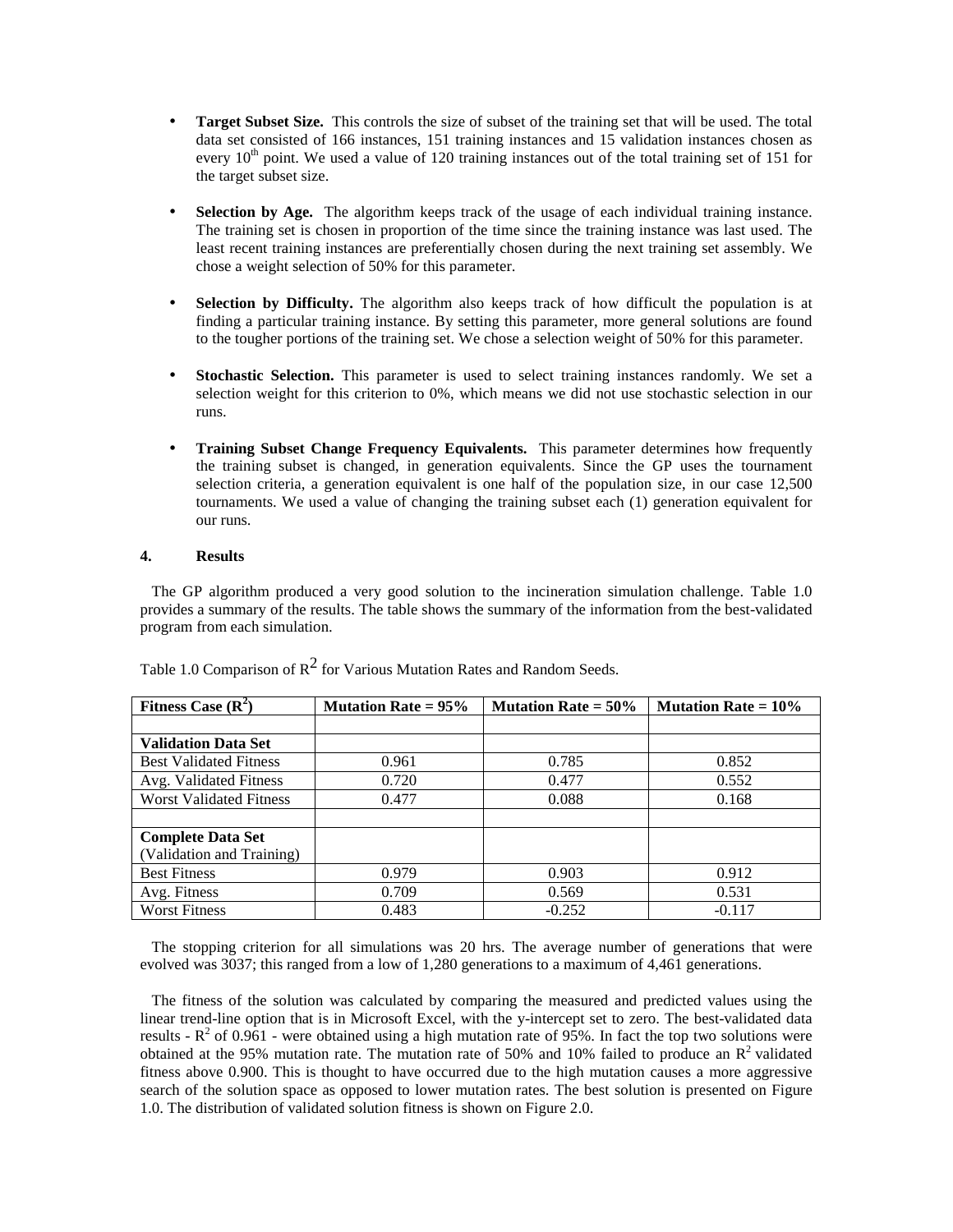The GP algorithm was run thirty times for a total of 600hrs 09min 30sec of CPU time. The computer consisted of a dual PentiumIII © 533Mhz PC with a 133 FSB, 256MB of ECC 100 RAM, the Intel © 840 chipset on a Supermicro PIIIDME motherboard using the Microsoft Windows 2000 Professional operating system. The GP algorithm consumed about 95,692KB of memory. The total memory requirement, including the operating system was about 204,784KB when run as a single application.

## **5. Conclusions and Suggestions for Further Research**

 Earlier research suggests that, for three machine-learning problems, multiple runs on linear GP systems tend to produce a distribution of outputs with a long tail of outstanding quality solutions [Francone96]. Interestingly, this long tail of outstanding solutions exists even though the average solution generated may not be very good. By way of contrast, that same study found that neural networks produce a large number of runs that are normally distributed around a mean of average quality solutions; but that multiple neural network runs do not produce the tail of outstanding solutions characteristic of linear GP.

 The present study is consistent with the earlier results in [Francone96]. Like the previous study, neural network technology was unable to generate outstanding solutions to the problem at hand. And, like the previous study, multiple linear GP runs produced a tail of outstanding solutions, which included solutions considerably better than any solution produced by neural network technology. To wit, linear Genetic Programming evolved a validated program that explains 96.1% of the relationship between the process inputs and output variable for a machine learning unfriendly incineration process.

 In real world applications, the goal of machine learning is normally to produce that one super-solution that solves the problem -- as opposed to generating many average solutions. Two studies (including this present study) now suggest that a linear GP approach meets this criterion better than do neural networks. GP performed extremely well on this very difficult process control problem. However, the GP technique did not perform superbly on all of the runs. This confirms how tough this problem is.

 The results of this research also demonstrate the importance of solving problems by performing multiple GP runs at different mutation rates and initial seeds. This process facilitates finding the super-solution because of the unique distribution of the results of multiple, linear GP runs discussed above. But multiple runs are very time consuming because machine learning in general (and GP in particular) is very computationally intensive. Ordinary GP or neural network software would not have been capable of performing the runs in this study in remotely realistic time frames.

 Accordingly, these conclusions underline the importance of AIMGP's great speed in solving process control problems. Process control frequently involves difficult learning domains that benefit from multiple runs. Thus, AIMGP's speed may well open other, historically-intractable dynamic control of complex process problems to widespread solution by machine learning techniques.

 This success demonstrates the promise of using linear GP algorithms to simulate the waste incineration process. Further work includes testing this technique on other complex manufacturing processes. To date, success has been demonstrated on manufacturing of solid materials [Deschaine00a] and liquid [Deschaine00b] processes.

 With the simulation model developed, what-if scenario simulations of a planned waste incineration activity can help keep emissions to within acceptable limits. The C/C++ process description also allows process optimization to be explored via linkage with cost information and other management resource planing and optimization tools. Reducing the number of monitoring locations for data collection by focussing on the evolved solution inputs has obvious benefit with respect to capital expenditures, reduced operations and maintenance of the control system, and automated reporting.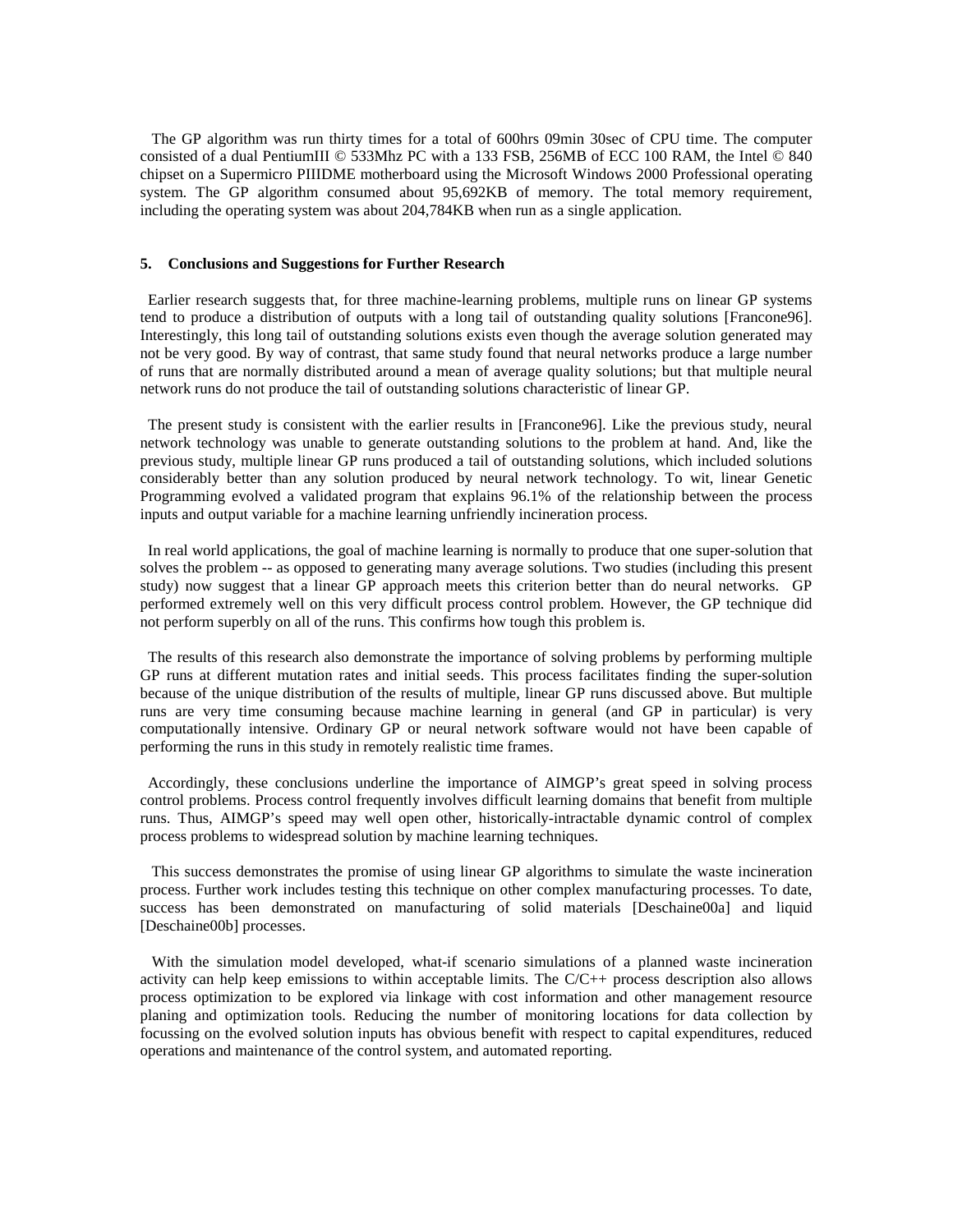## **6. Acknowledgements**

The author greatly acknowledges Dr. Wolfgang Banzhaf, Dr. Peter Nordin, Dr. Clinton W. Kelly III, Mr. Frank D. Francone, Dr. Laurene Fausett and Mr. Edward Dilkes for their comments and suggestions on this work. Register Machine Learning Technologies is thanked for providing the AIMGP system used in this work which transformed a multi-year research project into one that was completed within one month. Mr. Joseph W. Craver III, Mr. Janardan J. Patel and Mr. Frederic A. Zafran of Science Applications International Corporation are thanked for the latitude and freedom to explore this new and valuable technology.



**Tim e (Hours) - Weekly Run**

**Figure 2.0 Distribution of GP Validation R^2**